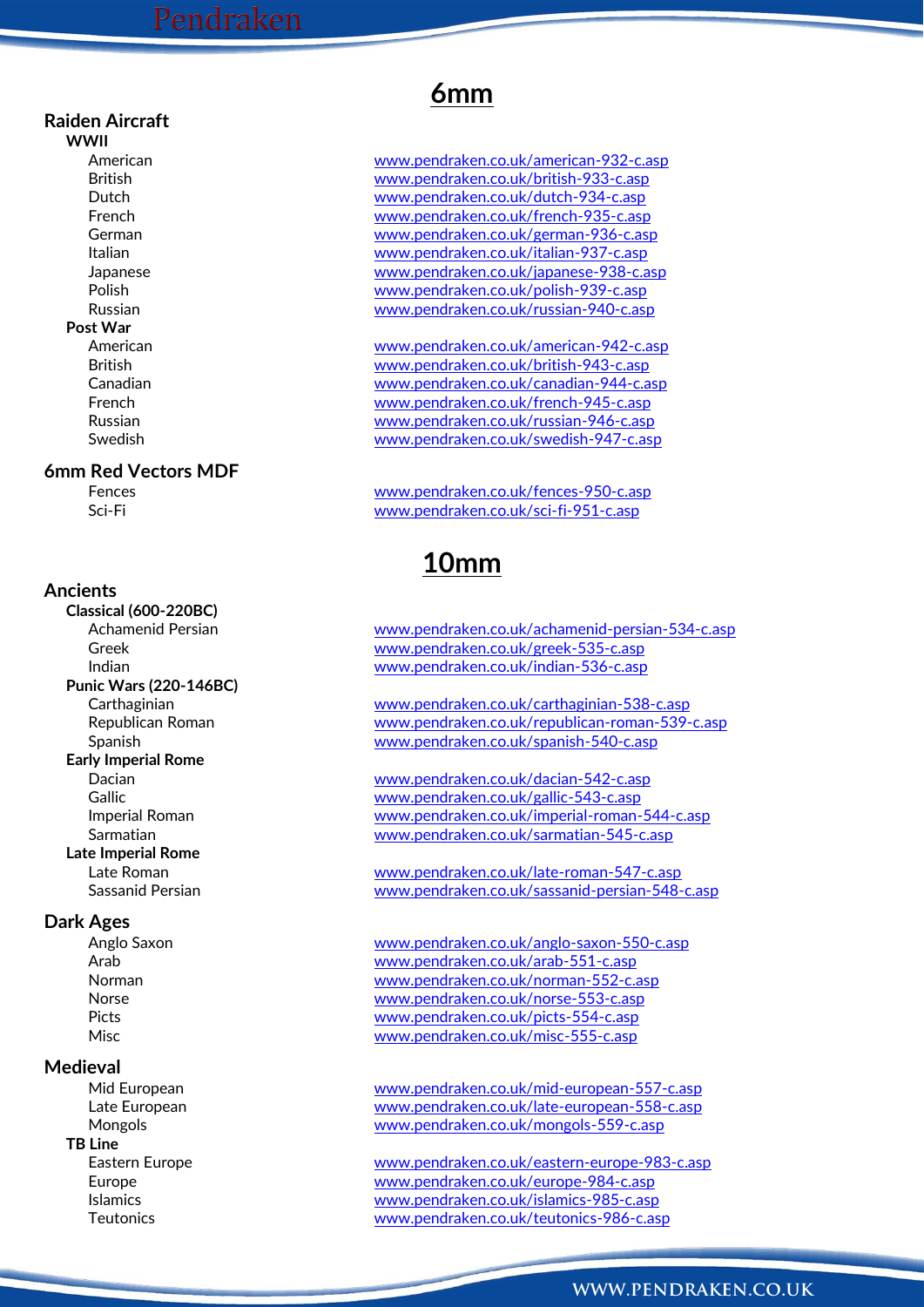### **Renaissance**

### **18th Century**

**Great Northern War Seven Years War American War of Independence**

### **Napoleonics**

- **1792-1797 Revolutionary War 1809 1812 Moscow**
	-

### **1813-1815**

Aztecs [www.pendraken.co.uk/aztecs-561-c.asp](http://www.pendraken.co.uk/aztecs-561-c.asp) Early 16th C. English/Scots [www.pendraken.co.uk/early-16th-c-englishscots-562-c.asp](http://www.pendraken.co.uk/early-16th-c-englishscots-562-c.asp) Landsknechts [www.pendraken.co.uk/landsknechts-563-c.asp](http://www.pendraken.co.uk/landsknechts-563-c.asp) Elizabethan 1560-1610 [www.pendraken.co.uk/elizabethan-1560-1610-564-c.asp](http://www.pendraken.co.uk/elizabethan-1560-1610-564-c.asp) 16th C. Polish [www.pendraken.co.uk/16th-c-polish-565-c.asp](http://www.pendraken.co.uk/16th-c-polish-565-c.asp) 16th C. Ottoman Turk [www.pendraken.co.uk/16th-c-ottoman-turk-566-c.asp](http://www.pendraken.co.uk/16th-c-ottoman-turk-566-c.asp) 16th C. Feudal Japanese [www.pendraken.co.uk/16th-c-feudal-japanese-567-c.asp](http://www.pendraken.co.uk/16th-c-feudal-japanese-567-c.asp) 30 Years War [www.pendraken.co.uk/30-years-war-568-c.asp](http://www.pendraken.co.uk/30-years-war-568-c.asp) English Civil War [www.pendraken.co.uk/english-civil-war-569-c.asp](http://www.pendraken.co.uk/english-civil-war-569-c.asp) League of Augsburg [www.pendraken.co.uk/league-of-augsburg-570-c.asp](http://www.pendraken.co.uk/league-of-augsburg-570-c.asp)

### Marlburian [www.pendraken.co.uk/marlburian-572-c.asp](http://www.pendraken.co.uk/marlburian-572-c.asp)

Russian [www.pendraken.co.uk/russian-574-c.asp](http://www.pendraken.co.uk/russian-574-c.asp) Swedish [www.pendraken.co.uk/swedish-575-c.asp](http://www.pendraken.co.uk/swedish-575-c.asp) 1745 Jacobite Scots [www.pendraken.co.uk/1745-jacobite-scots-576-c.asp](http://www.pendraken.co.uk/1745-jacobite-scots-576-c.asp)

Austrian [www.pendraken.co.uk/austrian-578-c.asp](http://www.pendraken.co.uk/austrian-578-c.asp) British [www.pendraken.co.uk/british-579-c.asp](http://www.pendraken.co.uk/british-579-c.asp) French [www.pendraken.co.uk/french-580-c.asp](http://www.pendraken.co.uk/french-580-c.asp) Hanoverian [www.pendraken.co.uk/hanoverian-581-c.asp](http://www.pendraken.co.uk/hanoverian-581-c.asp) Prussian [www.pendraken.co.uk/prussian-582-c.asp](http://www.pendraken.co.uk/prussian-582-c.asp) Russian [www.pendraken.co.uk/russian-583-c.asp](http://www.pendraken.co.uk/russian-583-c.asp) Misc [www.pendraken.co.uk/misc-584-c.asp](http://www.pendraken.co.uk/misc-584-c.asp) French & Indian War [www.pendraken.co.uk/french--indian-war-585-c.asp](http://www.pendraken.co.uk/french--indian-war-585-c.asp)

American [www.pendraken.co.uk/american-587-c.asp](http://www.pendraken.co.uk/american-587-c.asp) British [www.pendraken.co.uk/british-588-c.asp](http://www.pendraken.co.uk/british-588-c.asp) French [www.pendraken.co.uk/french-589-c.asp](http://www.pendraken.co.uk/french-589-c.asp) German [www.pendraken.co.uk/german-590-c.asp](http://www.pendraken.co.uk/german-590-c.asp) Misc [www.pendraken.co.uk/misc-591-c.asp](http://www.pendraken.co.uk/misc-591-c.asp) Pirates [www.pendraken.co.uk/pirates-592-c.asp](http://www.pendraken.co.uk/pirates-592-c.asp)

Austrian [www.pendraken.co.uk/austrian-595-c.asp](http://www.pendraken.co.uk/austrian-595-c.asp) French [www.pendraken.co.uk/french-596-c.asp](http://www.pendraken.co.uk/french-596-c.asp)

Austrian [www.pendraken.co.uk/austrian-598-c.asp](http://www.pendraken.co.uk/austrian-598-c.asp) Bavarian [www.pendraken.co.uk/bavarian-599-c.asp](http://www.pendraken.co.uk/bavarian-599-c.asp) French [www.pendraken.co.uk/french-600-c.asp](http://www.pendraken.co.uk/french-600-c.asp) Hesse-Darmstadt [www.pendraken.co.uk/hesse-darmstadt-601-c.asp](http://www.pendraken.co.uk/hesse-darmstadt-601-c.asp) Saxony [www.pendraken.co.uk/saxony-602-c.asp](http://www.pendraken.co.uk/saxony-602-c.asp) Duchy of Warsaw [www.pendraken.co.uk/duchy-of-warsaw-603-c.asp](http://www.pendraken.co.uk/duchy-of-warsaw-603-c.asp) Wurttemberg [www.pendraken.co.uk/wurttemberg-604-c.asp](http://www.pendraken.co.uk/wurttemberg-604-c.asp)

Austrian [www.pendraken.co.uk/austrian-606-c.asp](http://www.pendraken.co.uk/austrian-606-c.asp) French [www.pendraken.co.uk/french-607-c.asp](http://www.pendraken.co.uk/french-607-c.asp) Polish [www.pendraken.co.uk/polish-608-c.asp](http://www.pendraken.co.uk/polish-608-c.asp) Russian [www.pendraken.co.uk/russian-609-c.asp](http://www.pendraken.co.uk/russian-609-c.asp) Wurttemburg [www.pendraken.co.uk/wurttemburg-610-c.asp](http://www.pendraken.co.uk/wurttemburg-610-c.asp)

British [www.pendraken.co.uk/british-612-c.asp](http://www.pendraken.co.uk/british-612-c.asp) Brunswickers [www.pendraken.co.uk/brunswickers-613-c.asp](http://www.pendraken.co.uk/brunswickers-613-c.asp) Dutch Belgian [www.pendraken.co.uk/dutch-belgian-614-c.asp](http://www.pendraken.co.uk/dutch-belgian-614-c.asp) Hanoverian [www.pendraken.co.uk/hanoverian-615-c.asp](http://www.pendraken.co.uk/hanoverian-615-c.asp) King's German Legion [www.pendraken.co.uk/kings-german-legion-616-c.asp](http://www.pendraken.co.uk/kings-german-legion-616-c.asp) Nassau [www.pendraken.co.uk/nassau-617-c.asp](http://www.pendraken.co.uk/nassau-617-c.asp) Prussian [www.pendraken.co.uk/prussian-618-c.asp](http://www.pendraken.co.uk/prussian-618-c.asp) Misc [www.pendraken.co.uk/misc-619-c.asp](http://www.pendraken.co.uk/misc-619-c.asp)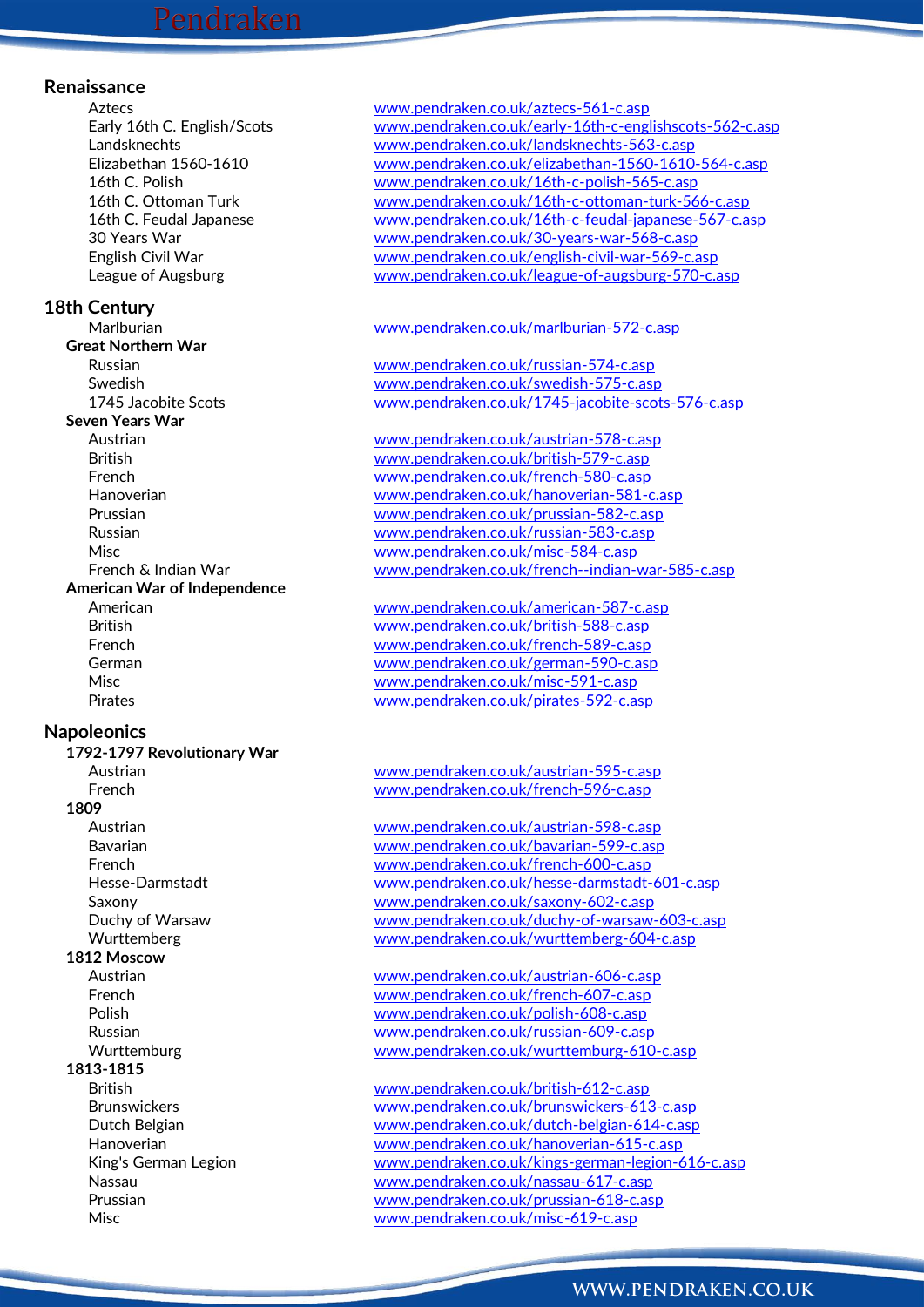### **19th Century**

**Americas**

### **Europe**

### **Colonial**

### **World War I**

American Civil War [www.pendraken.co.uk/american-civil-war-622-c.asp](http://www.pendraken.co.uk/american-civil-war-622-c.asp) Fenian Raids [www.pendraken.co.uk/fenian-raids-623-c.asp](http://www.pendraken.co.uk/fenian-raids-623-c.asp) Plains War<br>
1879-1884 War of the Pacific WWW.pendraken.co.uk/plains-war-624-c.asp<br>
WWW.pendraken.co.uk/1879-1884-war-of-th [www.pendraken.co.uk/1879-1884-war-of-the-pacific-625-c.asp](http://www.pendraken.co.uk/1879-1884-war-of-the-pacific-625-c.asp) Franco-Mexican War [www.pendraken.co.uk/franco-mexican-war-626-c.asp](http://www.pendraken.co.uk/franco-mexican-war-626-c.asp)

1848-51 1st Schleswig War [www.pendraken.co.uk/1848-51-1st-schleswig-war-628-c.asp](http://www.pendraken.co.uk/1848-51-1st-schleswig-war-628-c.asp) *Danish* [www.pendraken.co.uk/danish-629-c.asp](http://www.pendraken.co.uk/danish-629-c.asp) *Prussian/German* [www.pendraken.co.uk/prussiangerman-630-c.asp](http://www.pendraken.co.uk/prussiangerman-630-c.asp) 1853-56 Crimean War [www.pendraken.co.uk/1853-56-crimean-war-631-c.asp](http://www.pendraken.co.uk/1853-56-crimean-war-631-c.asp) *British* [www.pendraken.co.uk/british-632-c.asp](http://www.pendraken.co.uk/british-632-c.asp) *French* [www.pendraken.co.uk/french-633-c.asp](http://www.pendraken.co.uk/french-633-c.asp) *Russian* [www.pendraken.co.uk/russian-634-c.asp](http://www.pendraken.co.uk/russian-634-c.asp) 1859 Italian War [www.pendraken.co.uk/1859-italian-war-635-c.asp](http://www.pendraken.co.uk/1859-italian-war-635-c.asp) 1860s Austrian [www.pendraken.co.uk/1860s-austrian-636-c.asp](http://www.pendraken.co.uk/1860s-austrian-636-c.asp) 1860s Bavarian [www.pendraken.co.uk/1860s-bavarian-637-c.asp](http://www.pendraken.co.uk/1860s-bavarian-637-c.asp) 1864 Danish [www.pendraken.co.uk/1864-danish-638-c.asp](http://www.pendraken.co.uk/1864-danish-638-c.asp) 1870s French [www.pendraken.co.uk/1870s-french-639-c.asp](http://www.pendraken.co.uk/1870s-french-639-c.asp) 1860s Hanoverian [www.pendraken.co.uk/1860s-hanoverian-640-c.asp](http://www.pendraken.co.uk/1860s-hanoverian-640-c.asp) 1849-1866 Italian [www.pendraken.co.uk/1849-1866-italian-641-c.asp](http://www.pendraken.co.uk/1849-1866-italian-641-c.asp)<br>1860/70s Prussian www.pendraken.co.uk/186070s-prussian-642-c.asp [www.pendraken.co.uk/186070s-prussian-642-c.asp](http://www.pendraken.co.uk/186070s-prussian-642-c.asp) 1866 Saxon [www.pendraken.co.uk/1866-saxon-643-c.asp](http://www.pendraken.co.uk/1866-saxon-643-c.asp) 1870s Wurttemberg [www.pendraken.co.uk/1870s-wurttemberg-644-c.asp](http://www.pendraken.co.uk/1870s-wurttemberg-644-c.asp) 1877 Russo-Turkish War [www.pendraken.co.uk/1877-russo-turkish-war-645-c.asp](http://www.pendraken.co.uk/1877-russo-turkish-war-645-c.asp) Misc [www.pendraken.co.uk/misc-646-c.asp](http://www.pendraken.co.uk/misc-646-c.asp)

1857-58 Indian Mutiny [www.pendraken.co.uk/1857-58-indian-mutiny-648-c.asp](http://www.pendraken.co.uk/1857-58-indian-mutiny-648-c.asp) *British* [www.pendraken.co.uk/british-649-c.asp](http://www.pendraken.co.uk/british-649-c.asp) *Mutineers* [www.pendraken.co.uk/mutineers-650-c.asp](http://www.pendraken.co.uk/mutineers-650-c.asp) 1878-80 2nd Anglo-Afghan War [www.pendraken.co.uk/1878-80-2nd-anglo-afghan-war-651-c.asp](http://www.pendraken.co.uk/1878-80-2nd-anglo-afghan-war-651-c.asp) 1879 Zulu War [www.pendraken.co.uk/1879-zulu-war-652-c.asp](http://www.pendraken.co.uk/1879-zulu-war-652-c.asp) 1882-1885 Sudan-Egypt [www.pendraken.co.uk/1882-1885-sudan-egypt-653-c.asp](http://www.pendraken.co.uk/1882-1885-sudan-egypt-653-c.asp) 1890's North-West Frontier [www.pendraken.co.uk/1890s-north-west-frontier-654-c.asp](http://www.pendraken.co.uk/1890s-north-west-frontier-654-c.asp) 1899-1902 Boer War [www.pendraken.co.uk/1899-1902-boer-war-655-c.asp](http://www.pendraken.co.uk/1899-1902-boer-war-655-c.asp) 1905 Russo-Japanese War [www.pendraken.co.uk/1905-russo-japanese-war-656-c.asp](http://www.pendraken.co.uk/1905-russo-japanese-war-656-c.asp)

Anzac [www.pendraken.co.uk/anzac-658-c.asp](http://www.pendraken.co.uk/anzac-658-c.asp) Austro-Hungarian [www.pendraken.co.uk/austro-hungarian-659-c.asp](http://www.pendraken.co.uk/austro-hungarian-659-c.asp) Belgian [www.pendraken.co.uk/belgian-660-c.asp](http://www.pendraken.co.uk/belgian-660-c.asp) British [www.pendraken.co.uk/british-661-c.asp](http://www.pendraken.co.uk/british-661-c.asp) East Africa [www.pendraken.co.uk/east-africa-662-c.asp](http://www.pendraken.co.uk/east-africa-662-c.asp) *British* [www.pendraken.co.uk/british-663-c.asp](http://www.pendraken.co.uk/british-663-c.asp) *German* [www.pendraken.co.uk/german-664-c.asp](http://www.pendraken.co.uk/german-664-c.asp) *Misc* [www.pendraken.co.uk/misc-665-c.asp](http://www.pendraken.co.uk/misc-665-c.asp) French [www.pendraken.co.uk/french-666-c.asp](http://www.pendraken.co.uk/french-666-c.asp) German **German** [www.pendraken.co.uk/german-667-c.asp](http://www.pendraken.co.uk/german-667-c.asp) Italian [www.pendraken.co.uk/italian-668-c.asp](http://www.pendraken.co.uk/italian-668-c.asp) Middle East [www.pendraken.co.uk/middle-east-669-c.asp](http://www.pendraken.co.uk/middle-east-669-c.asp) Polish [www.pendraken.co.uk/polish-670-c.asp](http://www.pendraken.co.uk/polish-670-c.asp) Russian [www.pendraken.co.uk/russian-671-c.asp](http://www.pendraken.co.uk/russian-671-c.asp) Serbian [www.pendraken.co.uk/serbian-672-c.asp](http://www.pendraken.co.uk/serbian-672-c.asp) USA [www.pendraken.co.uk/usa-673-c.asp](http://www.pendraken.co.uk/usa-673-c.asp) Misc [www.pendraken.co.uk/misc-674-c.asp](http://www.pendraken.co.uk/misc-674-c.asp) Trench Railway [www.pendraken.co.uk/trench-railway-675-c.asp](http://www.pendraken.co.uk/trench-railway-675-c.asp)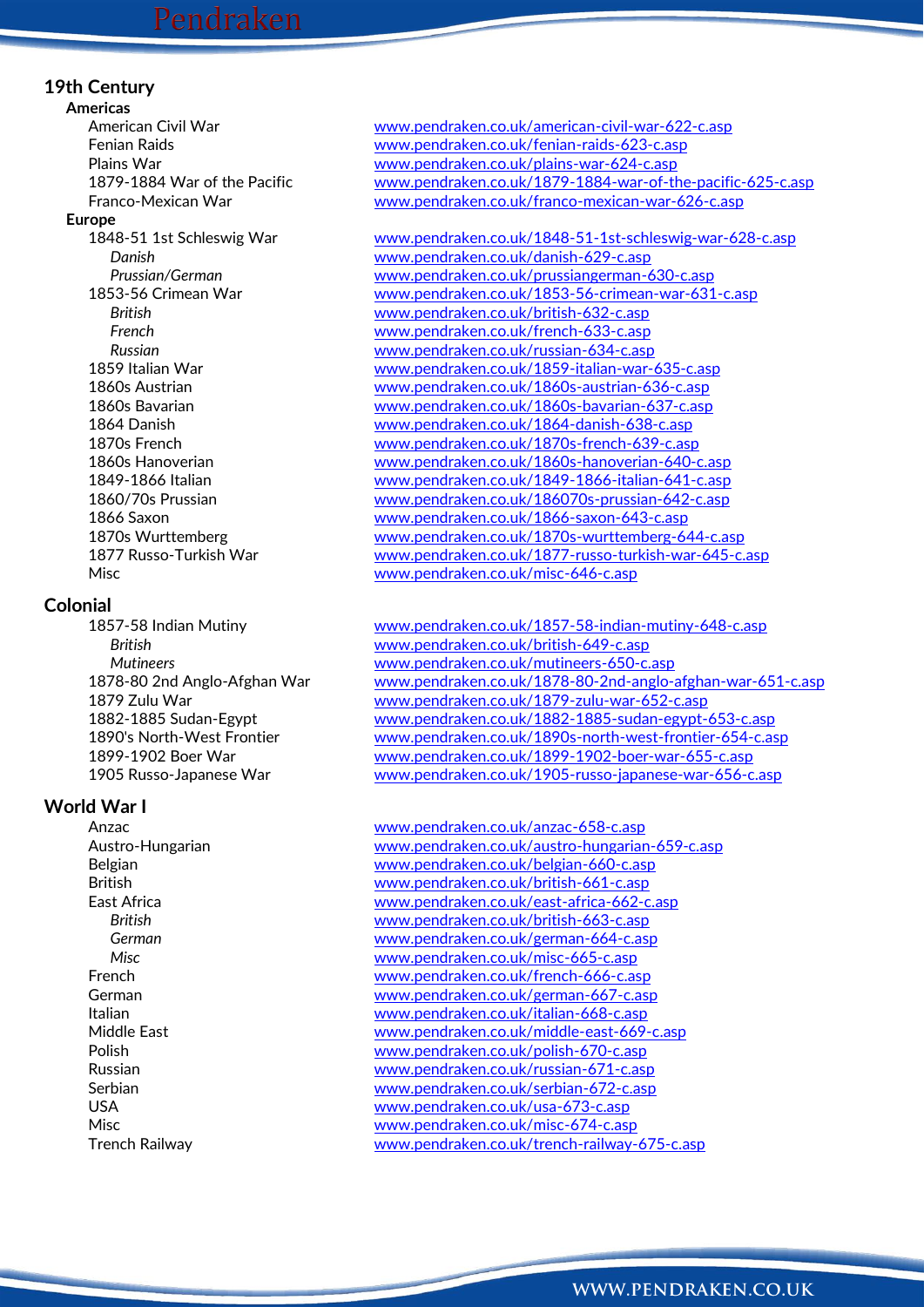### **Inter War**

Spanish Civil War *Generic* [www.pendraken.co.uk/generic-680-c.asp](http://www.pendraken.co.uk/generic-680-c.asp)

### **World War II**

1910-20s French Foreign Legion [www.pendraken.co.uk/1910-20s-french-foreign-legion-677-c.asp](http://www.pendraken.co.uk/1910-20s-french-foreign-legion-677-c.asp) 1917-22 Russian Civil War [www.pendraken.co.uk/1917-22-russian-civil-war-678-c.asp](http://www.pendraken.co.uk/1917-22-russian-civil-war-678-c.asp)

Regular Army - Summer [www.pendraken.co.uk/regular-army---summer-681-c.asp](http://www.pendraken.co.uk/regular-army---summer-681-c.asp) Regular Army - Winter [www.pendraken.co.uk/regular-army---winter-682-c.asp](http://www.pendraken.co.uk/regular-army---winter-682-c.asp) Regular Army Cavalry [www.pendraken.co.uk/regular-army-cavalry-683-c.asp](http://www.pendraken.co.uk/regular-army-cavalry-683-c.asp) Foul Weather Infantry [www.pendraken.co.uk/foul-weather-infantry-684-c.asp](http://www.pendraken.co.uk/foul-weather-infantry-684-c.asp) Foul Weather Cavalry [www.pendraken.co.uk/foul-weather-cavalry-685-c.asp](http://www.pendraken.co.uk/foul-weather-cavalry-685-c.asp) Guardia Civil [www.pendraken.co.uk/guardia-civil-686-c.asp](http://www.pendraken.co.uk/guardia-civil-686-c.asp) Guardia de Asalto [www.pendraken.co.uk/guardia-de-asalto-687-c.asp](http://www.pendraken.co.uk/guardia-de-asalto-687-c.asp) *Nationalist* [www.pendraken.co.uk/nationalist-688-c.asp](http://www.pendraken.co.uk/nationalist-688-c.asp) Carlist Requetes [www.pendraken.co.uk/carlist-requetes-689-c.asp](http://www.pendraken.co.uk/carlist-requetes-689-c.asp) Italian CTV [www.pendraken.co.uk/italian-ctv-690-c.asp](http://www.pendraken.co.uk/italian-ctv-690-c.asp) Moroccan Regulars - Summer [www.pendraken.co.uk/moroccan-regulars---summer-691-c.asp](http://www.pendraken.co.uk/moroccan-regulars---summer-691-c.asp) Moroccan Regulars - Winter [www.pendraken.co.uk/moroccan-regulars---winter-692-c.asp](http://www.pendraken.co.uk/moroccan-regulars---winter-692-c.asp) Moroccan Falange [www.pendraken.co.uk/moroccan-falange-693-c.asp](http://www.pendraken.co.uk/moroccan-falange-693-c.asp) Moroccan Mehal-la-Jalifiana [www.pendraken.co.uk/moroccan-mehal-la-jalifiana-694-c.asp](http://www.pendraken.co.uk/moroccan-mehal-la-jalifiana-694-c.asp) Moroccan Cavalry [www.pendraken.co.uk/moroccan-cavalry-695-c.asp](http://www.pendraken.co.uk/moroccan-cavalry-695-c.asp) *Republican* [www.pendraken.co.uk/republican-696-c.asp](http://www.pendraken.co.uk/republican-696-c.asp) Andaluz Militia [www.pendraken.co.uk/andaluz-militia-697-c.asp](http://www.pendraken.co.uk/andaluz-militia-697-c.asp) Columna Durruti Militia [www.pendraken.co.uk/columna-durruti-militia-698-c.asp](http://www.pendraken.co.uk/columna-durruti-militia-698-c.asp) International Brigade [www.pendraken.co.uk/international-brigade-699-c.asp](http://www.pendraken.co.uk/international-brigade-699-c.asp) Militia [www.pendraken.co.uk/militia-700-c.asp](http://www.pendraken.co.uk/militia-700-c.asp) Militia Cavalry [www.pendraken.co.uk/militia-cavalry-701-c.asp](http://www.pendraken.co.uk/militia-cavalry-701-c.asp) Republican Infantry [www.pendraken.co.uk/republican-infantry-702-c.asp](http://www.pendraken.co.uk/republican-infantry-702-c.asp) *Artillery* [www.pendraken.co.uk/artillery-703-c.asp](http://www.pendraken.co.uk/artillery-703-c.asp) Crews [www.pendraken.co.uk/crews-704-c.asp](http://www.pendraken.co.uk/crews-704-c.asp) Guns **Guns** [www.pendraken.co.uk/guns-705-c.asp](http://www.pendraken.co.uk/guns-705-c.asp) Limbers [www.pendraken.co.uk/limbers-706-c.asp](http://www.pendraken.co.uk/limbers-706-c.asp) Mortars [www.pendraken.co.uk/mortars-707-c.asp](http://www.pendraken.co.uk/mortars-707-c.asp) *Casualties* [www.pendraken.co.uk/casualties-708-c.asp](http://www.pendraken.co.uk/casualties-708-c.asp) *Personalities* [www.pendraken.co.uk/personalities-709-c.asp](http://www.pendraken.co.uk/personalities-709-c.asp) *Vehicles* [www.pendraken.co.uk/vehicles-710-c.asp](http://www.pendraken.co.uk/vehicles-710-c.asp) *Army* Packs [www.pendraken.co.uk/army-packs-711-c.asp](http://www.pendraken.co.uk/army-packs-711-c.asp) Vehicles [www.pendraken.co.uk/vehicles-712-c.asp](http://www.pendraken.co.uk/vehicles-712-c.asp)

American metal [www.pendraken.co.uk/american-714-c.asp](http://www.pendraken.co.uk/american-714-c.asp) *Infantry* [www.pendraken.co.uk/infantry-715-c.asp](http://www.pendraken.co.uk/infantry-715-c.asp) *Vehicles* [www.pendraken.co.uk/vehicles-716-c.asp](http://www.pendraken.co.uk/vehicles-716-c.asp) *Artillery* [www.pendraken.co.uk/artillery-717-c.asp](http://www.pendraken.co.uk/artillery-717-c.asp) *Marines* [www.pendraken.co.uk/marines-718-c.asp](http://www.pendraken.co.uk/marines-718-c.asp) *Misc* [www.pendraken.co.uk/misc-719-c.asp](http://www.pendraken.co.uk/misc-719-c.asp) Army Packs and the state [www.pendraken.co.uk/army-packs-720-c.asp](http://www.pendraken.co.uk/army-packs-720-c.asp) Belgian [www.pendraken.co.uk/belgian-721-c.asp](http://www.pendraken.co.uk/belgian-721-c.asp) British [www.pendraken.co.uk/british-722-c.asp](http://www.pendraken.co.uk/british-722-c.asp) *Infantry* [www.pendraken.co.uk/infantry-723-c.asp](http://www.pendraken.co.uk/infantry-723-c.asp) *Vehicles* [www.pendraken.co.uk/vehicles-724-c.asp](http://www.pendraken.co.uk/vehicles-724-c.asp) *Artillery* [www.pendraken.co.uk/artillery-725-c.asp](http://www.pendraken.co.uk/artillery-725-c.asp) *Misc* [www.pendraken.co.uk/misc-726-c.asp](http://www.pendraken.co.uk/misc-726-c.asp) *Army Packs* [www.pendraken.co.uk/army-packs-727-c.asp](http://www.pendraken.co.uk/army-packs-727-c.asp) Canadian [www.pendraken.co.uk/canadian-728-c.asp](http://www.pendraken.co.uk/canadian-728-c.asp) Finnish [www.pendraken.co.uk/finnish-729-c.asp](http://www.pendraken.co.uk/finnish-729-c.asp) French [www.pendraken.co.uk/french-730-c.asp](http://www.pendraken.co.uk/french-730-c.asp) German [www.pendraken.co.uk/german-731-c.asp](http://www.pendraken.co.uk/german-731-c.asp) *Infantry* [www.pendraken.co.uk/infantry-732-c.asp](http://www.pendraken.co.uk/infantry-732-c.asp) *Vehicles* [www.pendraken.co.uk/vehicles-733-c.asp](http://www.pendraken.co.uk/vehicles-733-c.asp) *Artillery* [www.pendraken.co.uk/artillery-734-c.asp](http://www.pendraken.co.uk/artillery-734-c.asp) *Misc* [www.pendraken.co.uk/misc-735-c.asp](http://www.pendraken.co.uk/misc-735-c.asp) *Army Packs* [www.pendraken.co.uk/army-packs-736-c.asp](http://www.pendraken.co.uk/army-packs-736-c.asp)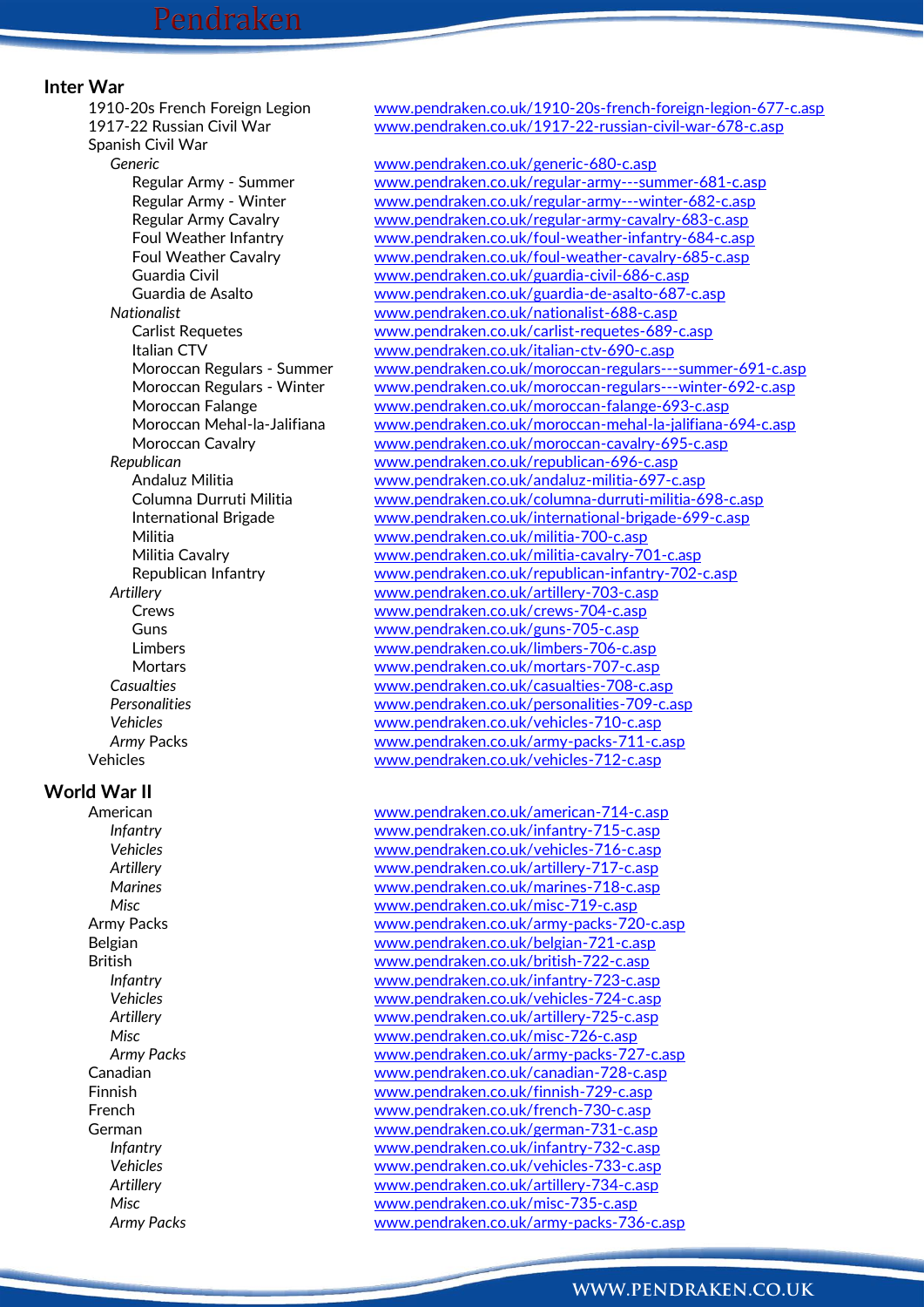# Pendraken

### **Post War**

### **Modern**

### **Fantasy**

### **Old**

Hungarian [www.pendraken.co.uk/hungarian-737-c.asp](http://www.pendraken.co.uk/hungarian-737-c.asp) Italian [www.pendraken.co.uk/italian-738-c.asp](http://www.pendraken.co.uk/italian-738-c.asp) Japanese [www.pendraken.co.uk/japanese-739-c.asp](http://www.pendraken.co.uk/japanese-739-c.asp) Polish [www.pendraken.co.uk/polish-740-c.asp](http://www.pendraken.co.uk/polish-740-c.asp) Romanian [www.pendraken.co.uk/romanian-741-c.asp](http://www.pendraken.co.uk/romanian-741-c.asp) Soviet [www.pendraken.co.uk/soviet-742-c.asp](http://www.pendraken.co.uk/soviet-742-c.asp) *Infantry* [www.pendraken.co.uk/infantry-743-c.asp](http://www.pendraken.co.uk/infantry-743-c.asp) *Vehicles* [www.pendraken.co.uk/vehicles-744-c.asp](http://www.pendraken.co.uk/vehicles-744-c.asp) *Artillery* [www.pendraken.co.uk/artillery-745-c.asp](http://www.pendraken.co.uk/artillery-745-c.asp) *Misc* [www.pendraken.co.uk/misc-746-c.asp](http://www.pendraken.co.uk/misc-746-c.asp) *Army Packs* [www.pendraken.co.uk/army-packs-747-c.asp](http://www.pendraken.co.uk/army-packs-747-c.asp) Aircraft [www.pendraken.co.uk/aircraft-748-c.asp](http://www.pendraken.co.uk/aircraft-748-c.asp) Sea Vessels [www.pendraken.co.uk/sea-vessels-749-c.asp](http://www.pendraken.co.uk/sea-vessels-749-c.asp) BKC-IV Starter Packs [www.pendraken.co.uk/bkc-iv-starter-packs-750-c.asp](http://www.pendraken.co.uk/bkc-iv-starter-packs-750-c.asp)

Indo-China [www.pendraken.co.uk/indo-china-752-c.asp](http://www.pendraken.co.uk/indo-china-752-c.asp) Korean War [www.pendraken.co.uk/korean-war-753-c.asp](http://www.pendraken.co.uk/korean-war-753-c.asp) *American* [www.pendraken.co.uk/american-754-c.asp](http://www.pendraken.co.uk/american-754-c.asp) *British* [www.pendraken.co.uk/british-755-c.asp](http://www.pendraken.co.uk/british-755-c.asp) *Chinese* [www.pendraken.co.uk/chinese-756-c.asp](http://www.pendraken.co.uk/chinese-756-c.asp) *North Korean* [www.pendraken.co.uk/north-korean-757-c.asp](http://www.pendraken.co.uk/north-korean-757-c.asp) *South Korean* [www.pendraken.co.uk/south-korean-758-c.asp](http://www.pendraken.co.uk/south-korean-758-c.asp) Vietnam [www.pendraken.co.uk/vietnam-759-c.asp](http://www.pendraken.co.uk/vietnam-759-c.asp) *American* [www.pendraken.co.uk/american-760-c.asp](http://www.pendraken.co.uk/american-760-c.asp) *Australian* [www.pendraken.co.uk/australian-761-c.asp](http://www.pendraken.co.uk/australian-761-c.asp) *NVA/VC* [www.pendraken.co.uk/nvavc-762-c.asp](http://www.pendraken.co.uk/nvavc-762-c.asp) *Vehicles* [www.pendraken.co.uk/vehicles-763-c.asp](http://www.pendraken.co.uk/vehicles-763-c.asp)

Falklands War [www.pendraken.co.uk/falklands-war-765-c.asp](http://www.pendraken.co.uk/falklands-war-765-c.asp) *Argentinian* [www.pendraken.co.uk/argentinian-766-c.asp](http://www.pendraken.co.uk/argentinian-766-c.asp) *British* [www.pendraken.co.uk/british-767-c.asp](http://www.pendraken.co.uk/british-767-c.asp) Vehicles [www.pendraken.co.uk/vehicles-768-c.asp](http://www.pendraken.co.uk/vehicles-768-c.asp)

Barbarians [www.pendraken.co.uk/barbarians-770-c.asp](http://www.pendraken.co.uk/barbarians-770-c.asp) Dark Elves [www.pendraken.co.uk/dark-elves-771-c.asp](http://www.pendraken.co.uk/dark-elves-771-c.asp) Dragonmen [www.pendraken.co.uk/dragonmen-772-c.asp](http://www.pendraken.co.uk/dragonmen-772-c.asp) Eldritch Vampires [www.pendraken.co.uk/eldritch-vampires-773-c.asp](http://www.pendraken.co.uk/eldritch-vampires-773-c.asp) Goblins [www.pendraken.co.uk/goblins-774-c.asp](http://www.pendraken.co.uk/goblins-774-c.asp) High Elves [www.pendraken.co.uk/high-elves-775-c.asp](http://www.pendraken.co.uk/high-elves-775-c.asp) Hill Dwarves [www.pendraken.co.uk/hill-dwarves-776-c.asp](http://www.pendraken.co.uk/hill-dwarves-776-c.asp) Lizardmen [www.pendraken.co.uk/lizardmen-777-c.asp](http://www.pendraken.co.uk/lizardmen-777-c.asp) Night Orcs [www.pendraken.co.uk/night-orcs-778-c.asp](http://www.pendraken.co.uk/night-orcs-778-c.asp) Samurai Apes [www.pendraken.co.uk/samurai-apes-779-c.asp](http://www.pendraken.co.uk/samurai-apes-779-c.asp) Taurians [www.pendraken.co.uk/taurians-780-c.asp](http://www.pendraken.co.uk/taurians-780-c.asp) Undead [www.pendraken.co.uk/undead-781-c.asp](http://www.pendraken.co.uk/undead-781-c.asp) Wood Elves [www.pendraken.co.uk/wood-elves-782-c.asp](http://www.pendraken.co.uk/wood-elves-782-c.asp) Monsters [www.pendraken.co.uk/monsters-783-c.asp](http://www.pendraken.co.uk/monsters-783-c.asp)

Accessories [www.pendraken.co.uk/accessories-785-c.asp](http://www.pendraken.co.uk/accessories-785-c.asp) Beestmen [www.pendraken.co.uk/beestmen-786-c.asp](http://www.pendraken.co.uk/beestmen-786-c.asp) Egyptian Mythology [www.pendraken.co.uk/egyptian-mythology-787-c.asp](http://www.pendraken.co.uk/egyptian-mythology-787-c.asp) Evil Centaurs (Goblin/Wolf) [www.pendraken.co.uk/evil-centaurs-goblinwolf-788-c.asp](http://www.pendraken.co.uk/evil-centaurs-goblinwolf-788-c.asp) Haedusmen [www.pendraken.co.uk/haedusmen-789-c.asp](http://www.pendraken.co.uk/haedusmen-789-c.asp) Hobgoblins [www.pendraken.co.uk/hobgoblins-790-c.asp](http://www.pendraken.co.uk/hobgoblins-790-c.asp) League of Ratsburg [www.pendraken.co.uk/league-of-ratsburg-791-c.asp](http://www.pendraken.co.uk/league-of-ratsburg-791-c.asp) Minotaurs [www.pendraken.co.uk/minotaurs-792-c.asp](http://www.pendraken.co.uk/minotaurs-792-c.asp) Sand Orcs [www.pendraken.co.uk/sand-orcs-793-c.asp](http://www.pendraken.co.uk/sand-orcs-793-c.asp)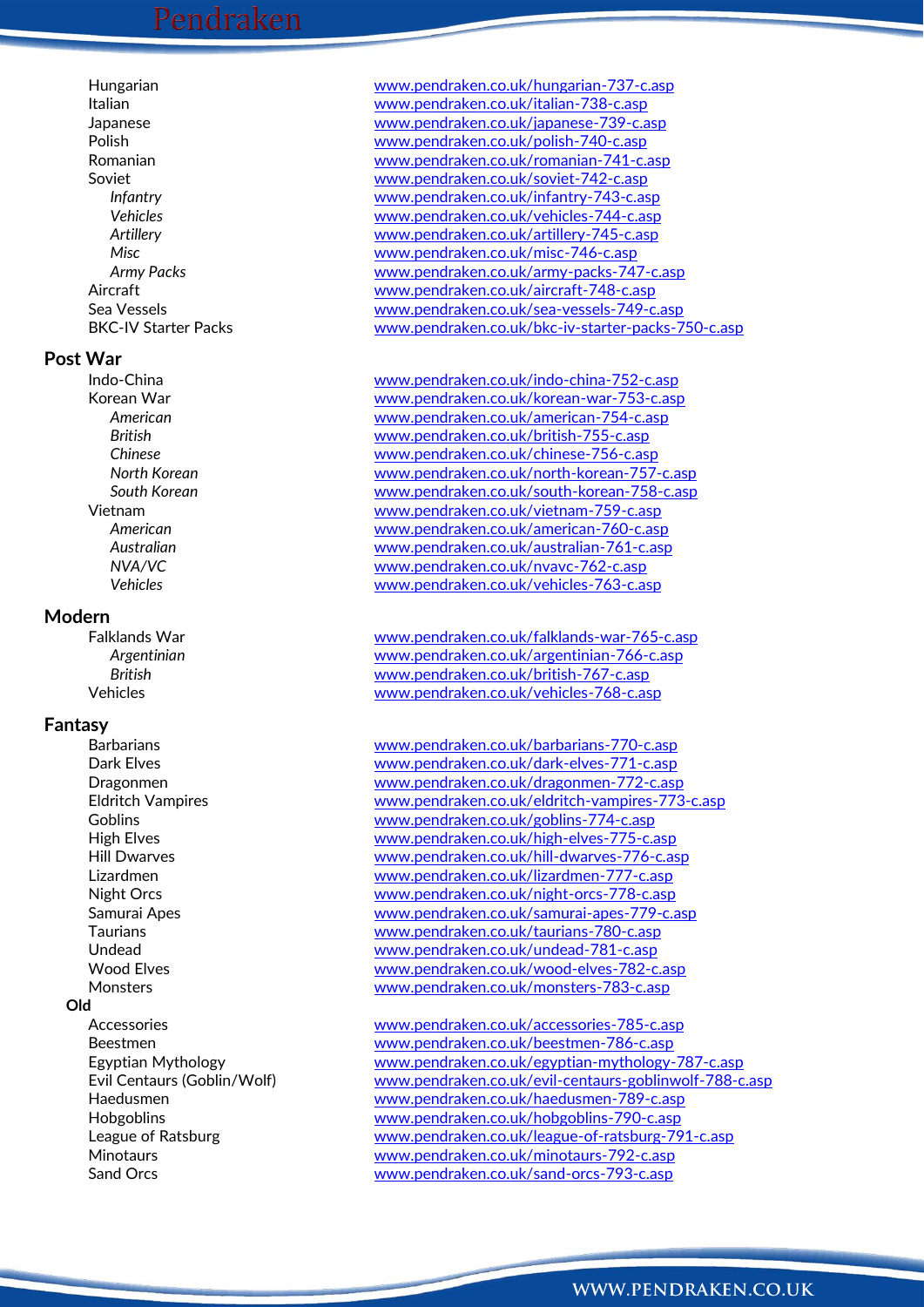### **Dungeons**

### **Sci-Fi**

### **Flags**

### **Scenery & Terrain**

### **Pre-Painted buildings**

### **RedVectors MDF**

Furniture [www.pendraken.co.uk/furniture-795-c.asp](http://www.pendraken.co.uk/furniture-795-c.asp) Monsters [www.pendraken.co.uk/monsters-796-c.asp](http://www.pendraken.co.uk/monsters-796-c.asp) Rooms/Corridors [www.pendraken.co.uk/roomscorridors-797-c.asp](http://www.pendraken.co.uk/roomscorridors-797-c.asp)

Alien Creatures [www.pendraken.co.uk/alien-creatures-799-c.asp](http://www.pendraken.co.uk/alien-creatures-799-c.asp)<br>
Rugs 800-c.asp<br>
www.pendraken.co.uk/bugs-800-c.asp Bugs [www.pendraken.co.uk/bugs-800-c.asp](http://www.pendraken.co.uk/bugs-800-c.asp) Humans [www.pendraken.co.uk/humans-801-c.asp](http://www.pendraken.co.uk/humans-801-c.asp) Tripods [www.pendraken.co.uk/tripods-802-c.asp](http://www.pendraken.co.uk/tripods-802-c.asp) Zombies [www.pendraken.co.uk/zombies-803-c.asp](http://www.pendraken.co.uk/zombies-803-c.asp) Misc [www.pendraken.co.uk/misc-804-c.asp](http://www.pendraken.co.uk/misc-804-c.asp)

Medieval Flags [www.pendraken.co.uk/medieval-flags-806-c.asp](http://www.pendraken.co.uk/medieval-flags-806-c.asp) Flodden Flags [www.pendraken.co.uk/flodden-flags-807-c.asp](http://www.pendraken.co.uk/flodden-flags-807-c.asp) 16th C. Polish Flags [www.pendraken.co.uk/16th-c-polish-flags-808-c.asp](http://www.pendraken.co.uk/16th-c-polish-flags-808-c.asp) Ottoman Turks Flags [www.pendraken.co.uk/ottoman-turks-flags-809-c.asp](http://www.pendraken.co.uk/ottoman-turks-flags-809-c.asp) English Civil War Flags [www.pendraken.co.uk/english-civil-war-flags-810-c.asp](http://www.pendraken.co.uk/english-civil-war-flags-810-c.asp) League of Augsburg Flags [www.pendraken.co.uk/league-of-augsburg-flags-811-c.asp](http://www.pendraken.co.uk/league-of-augsburg-flags-811-c.asp) Great Northern War Flags [www.pendraken.co.uk/great-northern-war-flags-812-c.asp](http://www.pendraken.co.uk/great-northern-war-flags-812-c.asp) WSS/SYW Flags [www.pendraken.co.uk/wsssyw-flags-813-c.asp](http://www.pendraken.co.uk/wsssyw-flags-813-c.asp) American War of Independence Flags [www.pendraken.co.uk/american-war-of-independence-flags-814-c.asp](http://www.pendraken.co.uk/american-war-of-independence-flags-814-c.asp) Napoleonic Flags [www.pendraken.co.uk/napoleonic-flags-815-c.asp](http://www.pendraken.co.uk/napoleonic-flags-815-c.asp) American Civil War Flags [www.pendraken.co.uk/american-civil-war-flags-816-c.asp](http://www.pendraken.co.uk/american-civil-war-flags-816-c.asp) 19th C. Europe Flags [www.pendraken.co.uk/19th-c-europe-flags-817-c.asp](http://www.pendraken.co.uk/19th-c-europe-flags-817-c.asp) Spanish Civil War Flags [www.pendraken.co.uk/spanish-civil-war-flags-818-c.asp](http://www.pendraken.co.uk/spanish-civil-war-flags-818-c.asp)

19th Century America [www.pendraken.co.uk/19th-century-america-820-c.asp](http://www.pendraken.co.uk/19th-century-america-820-c.asp) Generic [www.pendraken.co.uk/generic-821-c.asp](http://www.pendraken.co.uk/generic-821-c.asp) Barricades [www.pendraken.co.uk/barricades-822-c.asp](http://www.pendraken.co.uk/barricades-822-c.asp) Bridges [www.pendraken.co.uk/bridges-823-c.asp](http://www.pendraken.co.uk/bridges-823-c.asp) Emplacements [www.pendraken.co.uk/emplacements-824-c.asp](http://www.pendraken.co.uk/emplacements-824-c.asp) Feudal Japan [www.pendraken.co.uk/feudal-japan-825-c.asp](http://www.pendraken.co.uk/feudal-japan-825-c.asp) Tents [www.pendraken.co.uk/tents-826-c.asp](http://www.pendraken.co.uk/tents-826-c.asp) Walls & Hedges [www.pendraken.co.uk/walls--hedges-827-c.asp](http://www.pendraken.co.uk/walls--hedges-827-c.asp) WWII Bunkers [www.pendraken.co.uk/wwii-bunkers-828-c.asp](http://www.pendraken.co.uk/wwii-bunkers-828-c.asp) WWII Eastern Front [www.pendraken.co.uk/wwii-eastern-front-829-c.asp](http://www.pendraken.co.uk/wwii-eastern-front-829-c.asp)

**Animals** [www.pendraken.co.uk/10mm-animals-835-c.asp](http://www.pendraken.co.uk/10mm-animals-835-c.asp)

Africa **Mathematic Contract Contract Contract Contract Contract Contract Contract Contract Contract Contract Contract Contract Contract Contract Contract Contract Contract Contract Contract Contract Contract Contract Contr** American Civil War [www.pendraken.co.uk/american-civil-war-897-c.asp](http://www.pendraken.co.uk/american-civil-war-897-c.asp) Dark Ages [www.pendraken.co.uk/dark-ages-898-c.asp](http://www.pendraken.co.uk/dark-ages-898-c.asp) Eastern Front [www.pendraken.co.uk/eastern-front-899-c.asp](http://www.pendraken.co.uk/eastern-front-899-c.asp) Generic [www.pendraken.co.uk/generic-900-c.asp](http://www.pendraken.co.uk/generic-900-c.asp) Japan [www.pendraken.co.uk/japan-901-c.asp](http://www.pendraken.co.uk/japan-901-c.asp) Medieval Fantasy [www.pendraken.co.uk/medieval-fantasy-902-c.asp](http://www.pendraken.co.uk/medieval-fantasy-902-c.asp) Normandy [www.pendraken.co.uk/normandy-903-c.asp](http://www.pendraken.co.uk/normandy-903-c.asp) Poland [www.pendraken.co.uk/poland-904-c.asp](http://www.pendraken.co.uk/poland-904-c.asp) Spain [www.pendraken.co.uk/spain-905-c.asp](http://www.pendraken.co.uk/spain-905-c.asp) Vietnam [www.pendraken.co.uk/vietnam-906-c.asp](http://www.pendraken.co.uk/vietnam-906-c.asp) Zulu [www.pendraken.co.uk/zulu-907-c.asp](http://www.pendraken.co.uk/zulu-907-c.asp)

Fences [www.pendraken.co.uk/fences-953-c.asp](http://www.pendraken.co.uk/fences-953-c.asp)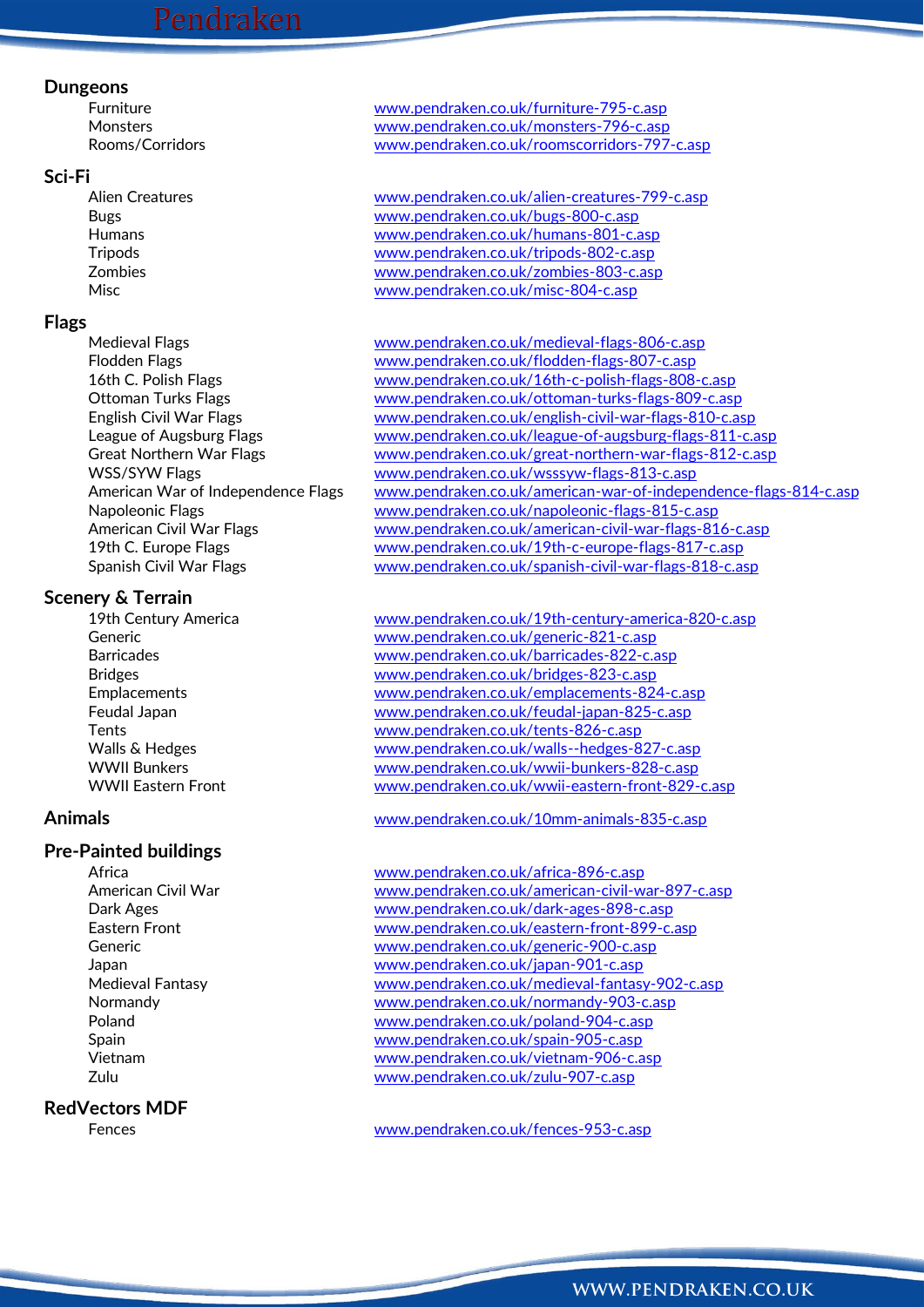# **15mm**

### **15mm Fantasy miniatures**

### **15mm RedVectors MDF**

**20mm RedVectors MDF**

### **15mm Animals** [www.pendraken.co.uk/15mm-animals-836-c.asp](http://www.pendraken.co.uk/15mm-animals-836-c.asp)

Dwarves [www.pendraken.co.uk/dwarves-831-c.asp](http://www.pendraken.co.uk/dwarves-831-c.asp) Goblins [www.pendraken.co.uk/goblins-832-c.asp](http://www.pendraken.co.uk/goblins-832-c.asp) Lizardmen [www.pendraken.co.uk/lizardmen-833-c.asp](http://www.pendraken.co.uk/lizardmen-833-c.asp)

Afghan/African [www.pendraken.co.uk/afghanafrican-955-c.asp](http://www.pendraken.co.uk/afghanafrican-955-c.asp) Fantasy [www.pendraken.co.uk/fantasy-956-c.asp](http://www.pendraken.co.uk/fantasy-956-c.asp) Fences [www.pendraken.co.uk/fences-957-c.asp](http://www.pendraken.co.uk/fences-957-c.asp) Medieval [www.pendraken.co.uk/medieval-958-c.asp](http://www.pendraken.co.uk/medieval-958-c.asp) Sci-Fi [www.pendraken.co.uk/sci-fi-959-c.asp](http://www.pendraken.co.uk/sci-fi-959-c.asp) WWII [www.pendraken.co.uk/wwii-960-c.asp](http://www.pendraken.co.uk/wwii-960-c.asp)

## **20mm**

### **20mm Animals** [www.pendraken.co.uk/20mm-animals-837-c.asp](http://www.pendraken.co.uk/20mm-animals-837-c.asp)

Afghan/African [www.pendraken.co.uk/afghanafrican-962-c.asp](http://www.pendraken.co.uk/afghanafrican-962-c.asp) Fences [www.pendraken.co.uk/fences-963-c.asp](http://www.pendraken.co.uk/fences-963-c.asp) WWII [www.pendraken.co.uk/wwii-964-c.asp](http://www.pendraken.co.uk/wwii-964-c.asp)

# **25/28mm**

### **25mm Animals** [www.pendraken.co.uk/25mm-animals-838-c.asp](http://www.pendraken.co.uk/25mm-animals-838-c.asp)

### **28mm Animals** [www.pendraken.co.uk/28mm-animals-839-c.asp](http://www.pendraken.co.uk/28mm-animals-839-c.asp)

### **28mm Militia Miniatures:** *Hollywood style moderns!*

# **28mm RedVectors MDF**

### **28mm Scenery**

Mercenaries [www.pendraken.co.uk/mercenaries-915-c.asp](http://www.pendraken.co.uk/mercenaries-915-c.asp) 1980's Terrorists [www.pendraken.co.uk/1980s-terrorists-916-c.asp](http://www.pendraken.co.uk/1980s-terrorists-916-c.asp) Cartel Soldiers [www.pendraken.co.uk/cartel-soldiers-917-c.asp](http://www.pendraken.co.uk/cartel-soldiers-917-c.asp) African Insurgents [www.pendraken.co.uk/african-insurgents-918-c.asp](http://www.pendraken.co.uk/african-insurgents-918-c.asp) Republican Guard [www.pendraken.co.uk/republican-guard-919-c.asp](http://www.pendraken.co.uk/republican-guard-919-c.asp) Rioters [www.pendraken.co.uk/rioters-920-c.asp](http://www.pendraken.co.uk/rioters-920-c.asp) Robots [www.pendraken.co.uk/robots-921-c.asp](http://www.pendraken.co.uk/robots-921-c.asp) Survivalists [www.pendraken.co.uk/survivalists-922-c.asp](http://www.pendraken.co.uk/survivalists-922-c.asp) Scenery [www.pendraken.co.uk/scenery-923-c.asp](http://www.pendraken.co.uk/scenery-923-c.asp)

[www.pendraken.co.uk/afghanafrican-966-c.asp](http://www.pendraken.co.uk/afghanafrican-966-c.asp) Fantasy [www.pendraken.co.uk/fantasy-967-c.asp](http://www.pendraken.co.uk/fantasy-967-c.asp) Fences [www.pendraken.co.uk/fences-968-c.asp](http://www.pendraken.co.uk/fences-968-c.asp) Generic [www.pendraken.co.uk/generic-969-c.asp](http://www.pendraken.co.uk/generic-969-c.asp) Horses [www.pendraken.co.uk/horses-970-c.asp](http://www.pendraken.co.uk/horses-970-c.asp) Sci-Fi [www.pendraken.co.uk/sci-fi-971-c.asp](http://www.pendraken.co.uk/sci-fi-971-c.asp) Wagons [www.pendraken.co.uk/wagons-972-c.asp](http://www.pendraken.co.uk/wagons-972-c.asp) Wild West [www.pendraken.co.uk/wild-west-973-c.as](http://www.pendraken.co.uk/wild-west-973-c.as) p WWII [www.pendraken.co.uk/wwii-974-c.asp](http://www.pendraken.co.uk/wwii-974-c.asp)

Pegasus Hobbies [www.pendraken.co.uk/pegasus-hobbies-929-c.asp](http://www.pendraken.co.uk/pegasus-hobbies-929-c.asp) Renedra [www.pendraken.co.uk/renedra-976-c.asp](http://www.pendraken.co.uk/renedra-976-c.asp)

### WWW.PENDRAKEN.CO.UK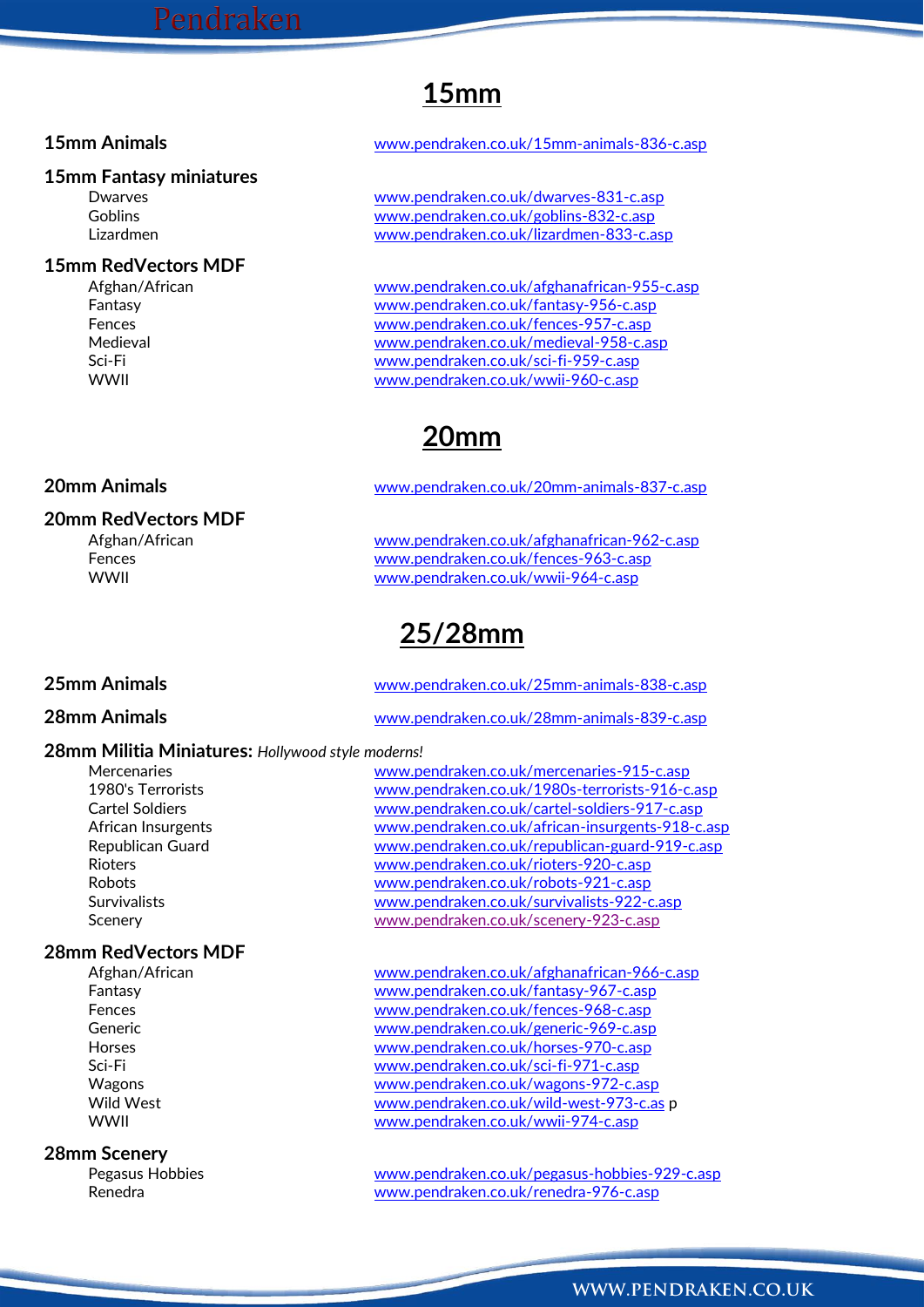### **Bases & Basing**

### **Decals and Signs**

**I-94:** *6mm-20mm decals* **Scale Specialties**: *6mm & 10mm decals*

### **Dice & Frames**

## **Misc**

Square/Rectangular [www.pendraken.co.uk/squarerectangular-841-c.asp](http://www.pendraken.co.uk/squarerectangular-841-c.asp) Circular [www.pendraken.co.uk/circular-842-c.asp](http://www.pendraken.co.uk/circular-842-c.asp) Hexagonal [www.pendraken.co.uk/hexagonal-843-c.asp](http://www.pendraken.co.uk/hexagonal-843-c.asp) Octagonal [www.pendraken.co.uk/octagonal-844-c.asp](http://www.pendraken.co.uk/octagonal-844-c.asp) FoW Bases [www.pendraken.co.uk/fow-bases-845-c.asp](http://www.pendraken.co.uk/fow-bases-845-c.asp) Bulk Deals [www.pendraken.co.uk/bulk-deals-846-c.asp](http://www.pendraken.co.uk/bulk-deals-846-c.asp) Plastic Bases [www.pendraken.co.uk/plastic-bases-847-c.asp](http://www.pendraken.co.uk/plastic-bases-847-c.asp) Modelling Sand [www.pendraken.co.uk/modelling-sand-848-c.asp](http://www.pendraken.co.uk/modelling-sand-848-c.asp)

WWI Roundels [www.pendraken.co.uk/wwi-roundels-851-c.asp](http://www.pendraken.co.uk/wwi-roundels-851-c.asp) British [www.pendraken.co.uk/british-852-c.asp](http://www.pendraken.co.uk/british-852-c.asp) Checkerboards [www.pendraken.co.uk/checkerboards-853-c.asp](http://www.pendraken.co.uk/checkerboards-853-c.asp) French [www.pendraken.co.uk/french-855-c.asp](http://www.pendraken.co.uk/french-855-c.asp) German [www.pendraken.co.uk/german-856-c.asp](http://www.pendraken.co.uk/german-856-c.asp) Israeli [www.pendraken.co.uk/israeli-857-c.asp](http://www.pendraken.co.uk/israeli-857-c.asp) Italian [www.pendraken.co.uk/italian-858-c.asp](http://www.pendraken.co.uk/italian-858-c.asp) Japanese [www.pendraken.co.uk/japanese-859-c.asp](http://www.pendraken.co.uk/japanese-859-c.asp) Letters [www.pendraken.co.uk/letters-860-c.asp](http://www.pendraken.co.uk/letters-860-c.asp) Middle East [www.pendraken.co.uk/middle-east-861-c.asp](http://www.pendraken.co.uk/middle-east-861-c.asp) Miscellaneous [www.pendraken.co.uk/miscellaneous-862-c.asp](http://www.pendraken.co.uk/miscellaneous-862-c.asp) Numbers / Letters [www.pendraken.co.uk/numbers--letters-863-c.asp](http://www.pendraken.co.uk/numbers--letters-863-c.asp) Russian [www.pendraken.co.uk/russian-864-c.asp](http://www.pendraken.co.uk/russian-864-c.asp) Sci-Fi [www.pendraken.co.uk/sci-fi-865-c.asp](http://www.pendraken.co.uk/sci-fi-865-c.asp) American [www.pendraken.co.uk/american-866-c.asp](http://www.pendraken.co.uk/american-866-c.asp)

1:300th / 6mm [www.pendraken.co.uk/1300th--6mm-868-c.asp](http://www.pendraken.co.uk/1300th--6mm-868-c.asp) British [www.pendraken.co.uk/british-869-c.asp](http://www.pendraken.co.uk/british-869-c.asp) Germany [www.pendraken.co.uk/germany-870-c.asp](http://www.pendraken.co.uk/germany-870-c.asp) Japan [www.pendraken.co.uk/japan-871-c.asp](http://www.pendraken.co.uk/japan-871-c.asp) USA [www.pendraken.co.uk/usa-872-c.asp](http://www.pendraken.co.uk/usa-872-c.asp) 1:160th / 10mm [www.pendraken.co.uk/1160th--10mm-873-c.asp](http://www.pendraken.co.uk/1160th--10mm-873-c.asp) Aircraft Micraft Www.pendraken.co.uk/aircraft-874-c.asp Samurai [www.pendraken.co.uk/samurai-875-c.asp](http://www.pendraken.co.uk/samurai-875-c.asp) Vehicles [www.pendraken.co.uk/vehicles-876-c.asp](http://www.pendraken.co.uk/vehicles-876-c.asp) **Sankey Signs**: *N-gauge signage* [www.pendraken.co.uk/sankey-signs-977-c.asp](http://www.pendraken.co.uk/sankey-signs-977-c.asp)

5mm Dice [www.pendraken.co.uk/5mm-dice-878-c.asp](http://www.pendraken.co.uk/5mm-dice-878-c.asp) 5mm Frames [www.pendraken.co.uk/5mm-frames-891-c.asp](http://www.pendraken.co.uk/5mm-frames-891-c.asp) 7mm Dice [www.pendraken.co.uk/7mm-dice-879-c.asp](http://www.pendraken.co.uk/7mm-dice-879-c.asp) 7mm Frames [www.pendraken.co.uk/7mm-frames-892-c.asp](http://www.pendraken.co.uk/7mm-frames-892-c.asp) 10mm Dice [www.pendraken.co.uk/10mm-dice-880-c.asp](http://www.pendraken.co.uk/10mm-dice-880-c.asp) 10mm Frames [www.pendraken.co.uk/10mm-frames-893-c.asp](http://www.pendraken.co.uk/10mm-frames-893-c.asp) 12mm Dice [www.pendraken.co.uk/12mm-dice-881-c.asp](http://www.pendraken.co.uk/12mm-dice-881-c.asp) *Gem* [www.pendraken.co.uk/gem-882-c.asp](http://www.pendraken.co.uk/gem-882-c.asp) *Gem Blitz* [www.pendraken.co.uk/gem-blitz-883-c.asp](http://www.pendraken.co.uk/gem-blitz-883-c.asp) *Interferenz* [www.pendraken.co.uk/interferenz-884-c.asp](http://www.pendraken.co.uk/interferenz-884-c.asp) *Marble* [www.pendraken.co.uk/marble-885-c.asp](http://www.pendraken.co.uk/marble-885-c.asp) *Oblivion* [www.pendraken.co.uk/oblivion-886-c.asp](http://www.pendraken.co.uk/oblivion-886-c.asp) *Opaque* [www.pendraken.co.uk/opaque-887-c.asp](http://www.pendraken.co.uk/opaque-887-c.asp) *Pearl* [www.pendraken.co.uk/pearl-888-c.asp](http://www.pendraken.co.uk/pearl-888-c.asp) 12mm Frames extending the two [www.pendraken.co.uk/12mm-frames-894-c.asp](http://www.pendraken.co.uk/12mm-frames-894-c.asp) Blank dice [www.pendraken.co.uk/blank-dice-889-c.asp](http://www.pendraken.co.uk/blank-dice-889-c.asp)